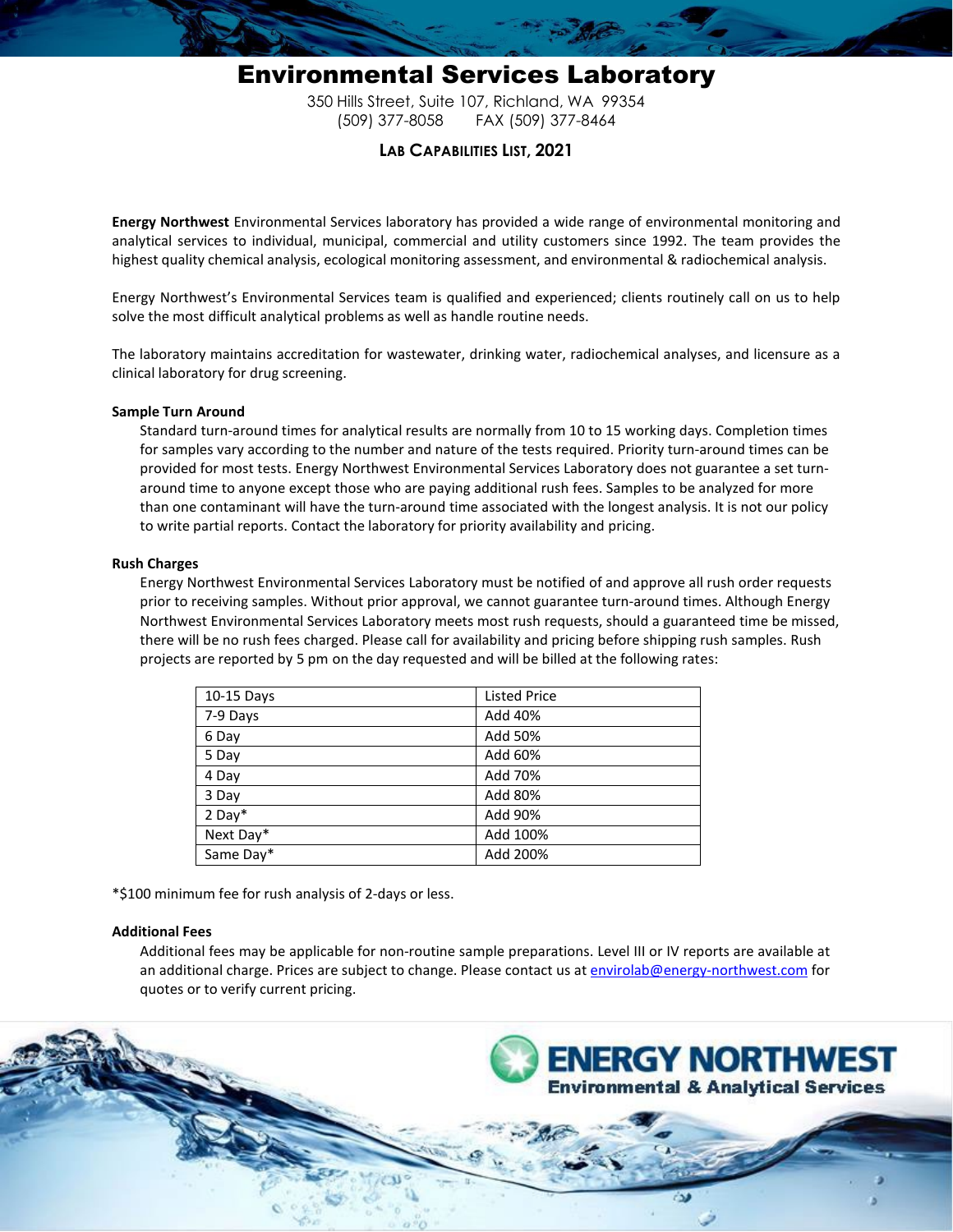## Drinking Water Analyses

### **BACTERIOLOGICAL**

| <b>Parameter</b>            | <b>Analytical Method</b> |
|-----------------------------|--------------------------|
| Coliform (Presence/Absence) | SM 9223 B                |
| Coliform, Fecal             | SM 9221 B, C, E1         |
| Coliform, Total             | SM 9221 B, C, E1         |

### **DISINFECTION BY-PRODUCTS**

| <b>Parameter</b>             | <b>Analytical Method</b> |
|------------------------------|--------------------------|
| Haloacetic Acids (HAA5)      | SM 6251 B, EPA 552.2     |
| Organic Carbon, Total        | SM 5310 B                |
| Total Trihalomethanes (TTHM) | EPA 524.2, 524.3         |
| TTHM & HAA5                  | EPA 524.3 & SM 6251 B    |
|                              | EPA 524.2 & EPA 552.2    |
| Chlorite                     | EPA 300.1                |

## **PRIVATE HOUSEHOLD TESTING PACKAGES**

| <b>Parameter</b>                              | <b>Analytical Method</b> |
|-----------------------------------------------|--------------------------|
| Arsenic & Coliform (Presence/Absence)         | EPA 200.8/SM 9223 B      |
| Coliform (Presence/Absence), Nitrate, Arsenic | Various                  |
| Coliform (Presence/Absence) & Nitrate         | Various                  |

### **INORGANIC CONTAMINANTS**

| <b>Analytical Method</b> |
|--------------------------|
| EPA 300.0                |
|                          |
| SM 2320 B/EPA 310.1      |
| SM 4500 NH3              |
| SM 4500-CLG              |
| SM 2510 A/EPA 120.1      |
| SM 4500-O G              |
| SM 2340 B/EPA 200.8      |
| EPA 218.6                |
|                          |

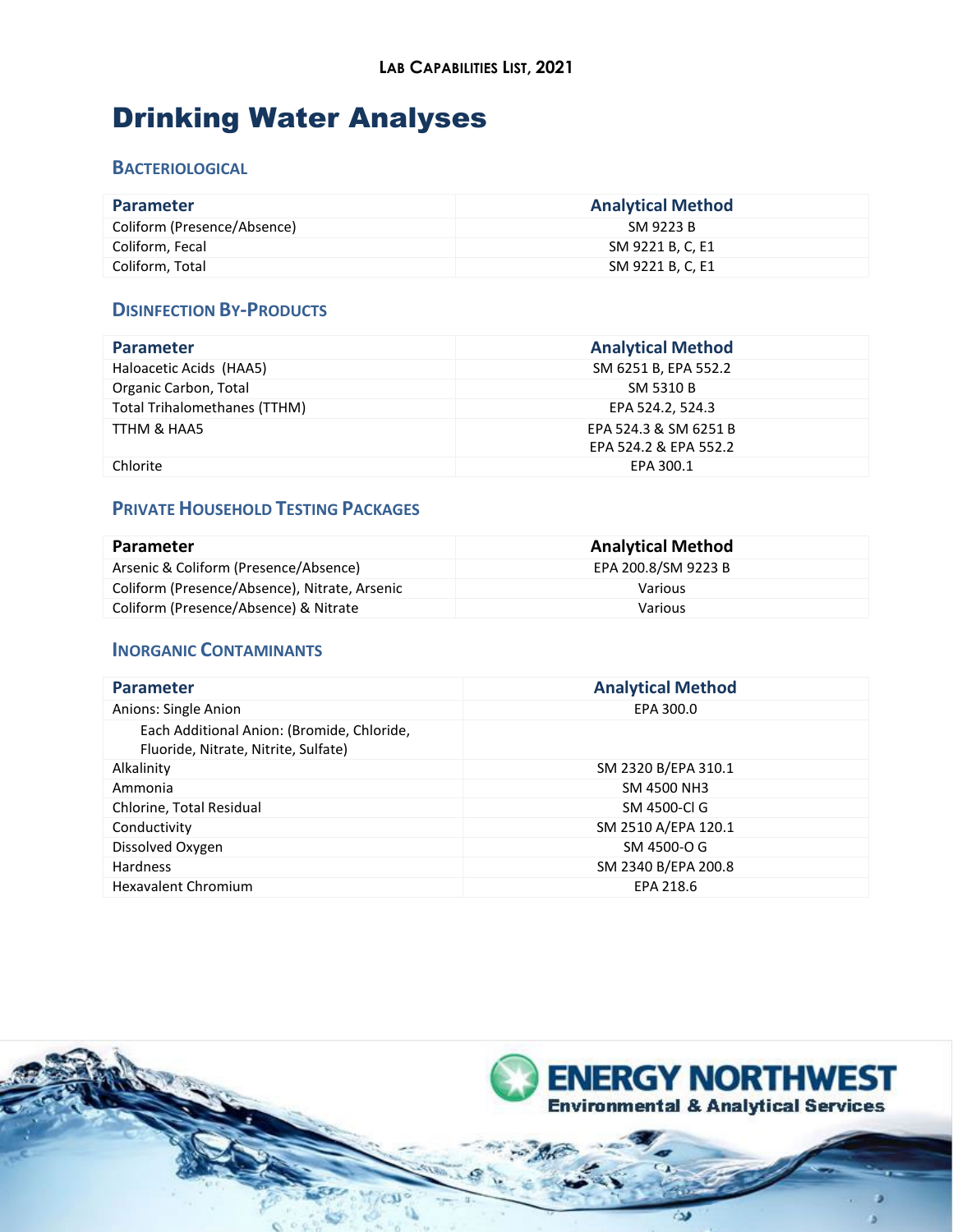### **LAB CAPABILITIES LIST, 2021**

| Metals/Cations: Single Metal/Cation |               |    | EPA 200.8/EPA 200.7  |    |                     |  |
|-------------------------------------|---------------|----|----------------------|----|---------------------|--|
| Each Additional Metal or Cation:    |               |    |                      |    |                     |  |
| Al                                  | Aluminum      | Fe | Iron                 | Si | Silicon             |  |
| Sb                                  | Antimony      | Pb | Lead                 | Ag | Silver              |  |
| As                                  | Arsenic       | Li | Lithium              | Na | Sodium              |  |
| Ba                                  | <b>Barium</b> | Mg | Magnesium            | S  | Sulfur              |  |
| Be                                  | Beryllium     | Mn | Manganese            | Sr | Strontium           |  |
| B                                   | Boron         | Hg | Mercury              | ΤI | Thallium            |  |
| Cd                                  | Cadmium       | Mo | Molybdenum           | Sn | Tin                 |  |
| Ca                                  | Calcium       | Ni | Nickel               | Τi | Titanium            |  |
| Cr                                  | Chromium      | P  | Phosphorus           | U  | Uranium             |  |
| Co                                  | Cobalt        | K  | Potassium            | v  | Vanadium            |  |
| Cu                                  | Copper        | Se | Selenium             | Zn | Zinc                |  |
| pH                                  |               |    | SM 4500-H+/EPA 150.1 |    |                     |  |
| <b>Total Dissolved Solids</b>       |               |    | SM 2540 C/EPA 160.1  |    |                     |  |
| <b>Total Suspended Solids</b>       |               |    | SM 2540 D            |    |                     |  |
| Turbidity                           |               |    |                      |    | SM 2130 B/EPA 180.1 |  |

# Waste Water Analyses

### **BACTERIOLOGICAL**

| <b>Parameter</b>                          | <b>Analytical Method</b> |
|-------------------------------------------|--------------------------|
| Biochemical Oxygen Demand (BOD)           | SM 5210 B                |
| Biochemical Oxygen Demand, Soluble (SBOD) | SM 5210 B                |
| Carbonaceous BOD (CBOD)                   | SM 5210 B                |
| Chemical Oxygen Demand                    | EPA 410.4                |
| Coliform (Presence/Absence)               | SM 9223 B                |
| Coliform, Total                           | SM 9221 B, C, E1         |

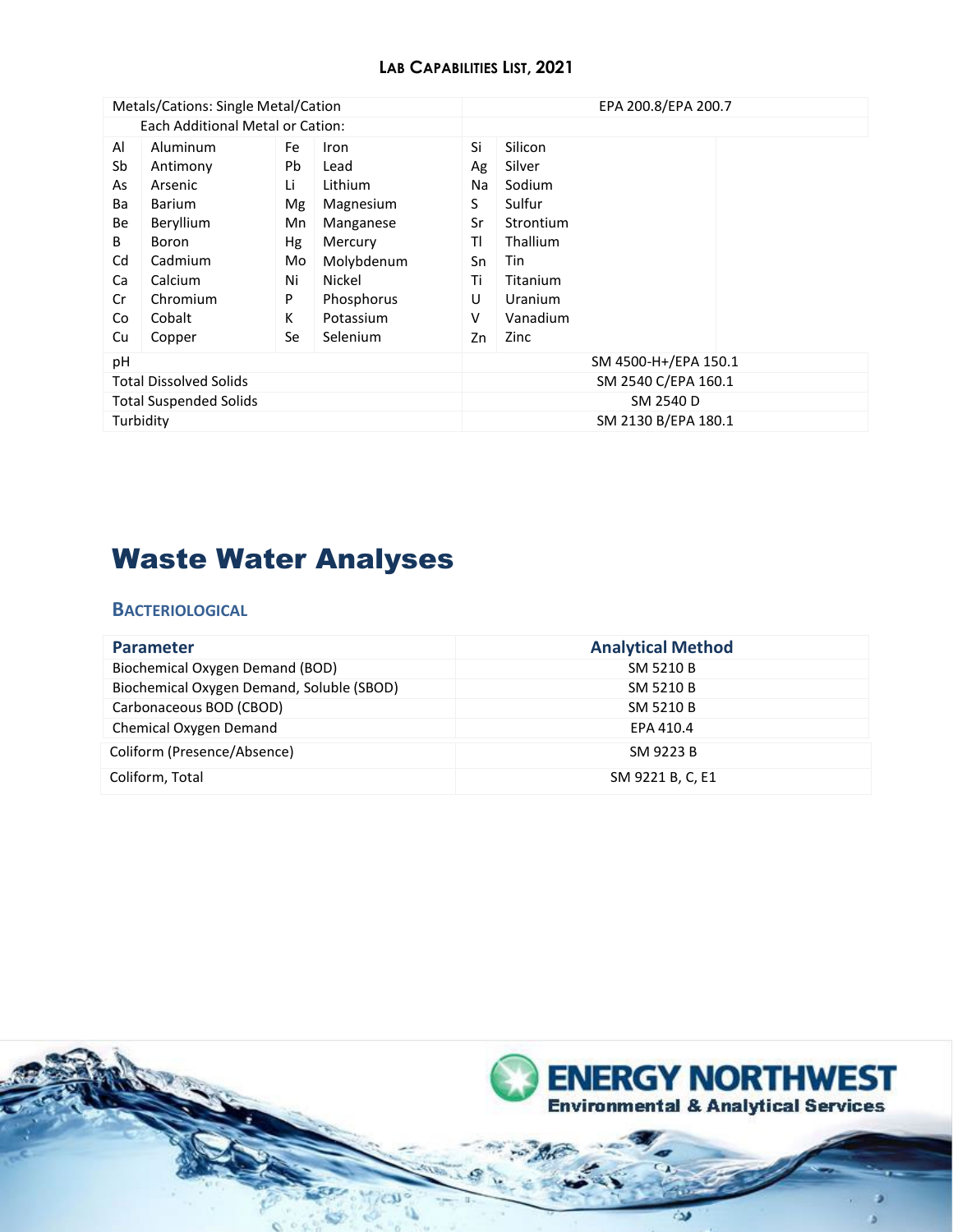### **INORGANIC CONTAMINANTS**

| <b>Parameter</b>                                                                                                        |                                     |          |                      |                     | <b>Analytical Method</b>         |  |
|-------------------------------------------------------------------------------------------------------------------------|-------------------------------------|----------|----------------------|---------------------|----------------------------------|--|
| Anions: Single Anion                                                                                                    |                                     |          |                      |                     | EPA 300.0                        |  |
| Each Additional Anion: (Bromide, Chloride,<br>Fluoride, Nitrate, Nitrite, Ortho-Phosphate,<br>Total-Phosphate, Sulfate) |                                     |          |                      |                     |                                  |  |
|                                                                                                                         | Alkalinity, Total                   |          |                      |                     | SM 2320 B                        |  |
|                                                                                                                         | <b>Each Additional</b>              |          |                      |                     |                                  |  |
|                                                                                                                         | Carbonate, Bicarbonate, Hydroxide   |          |                      |                     |                                  |  |
|                                                                                                                         | Ammonia                             |          |                      |                     | SM 4500-NH3                      |  |
|                                                                                                                         |                                     |          |                      |                     |                                  |  |
|                                                                                                                         | Chlorine, Total Residual            |          |                      |                     | SM 4500-Cl G                     |  |
|                                                                                                                         | Chromium, Hexavalent                |          |                      |                     | SM 3500-Cr B                     |  |
| Color                                                                                                                   |                                     |          |                      |                     | SM 2120 B                        |  |
|                                                                                                                         | Conductivity                        |          |                      |                     | SM 2510 B                        |  |
|                                                                                                                         | Cyanide, Total                      |          |                      |                     | EPA 335.4                        |  |
|                                                                                                                         | Dissolved Oxygen                    |          |                      |                     | SM 4500-O G                      |  |
|                                                                                                                         | Fats, Oil, & Grease (HEM), Total    |          |                      |                     | EPA 1664                         |  |
|                                                                                                                         | Hardness                            |          |                      | EPA 130.2/SM 2340 B |                                  |  |
|                                                                                                                         | Hydrogen Sulfide                    |          |                      | SM 4500 S           |                                  |  |
|                                                                                                                         | Mercury: CVAA                       |          |                      | EPA 245.7/7471A     |                                  |  |
|                                                                                                                         | Mercury, Low Level                  |          |                      |                     | EPA 1631 E                       |  |
|                                                                                                                         | Metals/Cations: Single Metal/Cation |          |                      |                     | EPA 200.8/EPA 200.7              |  |
|                                                                                                                         | Each Additional Metal or Cation:    |          |                      |                     |                                  |  |
| Al                                                                                                                      | Aluminum                            | Fe       | Iron                 | Si                  | Silicon                          |  |
| Sb                                                                                                                      | Antimony                            | Pb       | Lead                 | Ag                  | Silver                           |  |
| As                                                                                                                      | Arsenic                             | Li       | Lithium              | Na                  | Sodium                           |  |
| Ba                                                                                                                      | <b>Barium</b>                       | Mg       | Magnesium            | S.                  | Sulfur                           |  |
| Be                                                                                                                      | Beryllium                           | Mn       | Manganese            | Sr                  | Strontium                        |  |
| B                                                                                                                       | Boron                               | Hg       | Mercury              | TI.                 | Thallium                         |  |
| Cd<br>Ca                                                                                                                | Cadmium<br>Calcium                  | Mo<br>Ni | Molybdenum<br>Nickel | Sn<br>Τi            | Tin<br>Titanium                  |  |
| Cr                                                                                                                      | Chromium                            | P        | Phosphorus           | U                   | Uranium                          |  |
| Co                                                                                                                      | Cobalt                              | К        | Potassium            | V                   | Vanadium                         |  |
| Cu                                                                                                                      | Copper                              | Se       | Selenium             | Zn                  | Zinc                             |  |
|                                                                                                                         |                                     |          |                      |                     |                                  |  |
| Priority Pollutant Metals: (Sb, As, Be, Cd, Cr, Cu, Pb,                                                                 |                                     |          | EPA 200.8/6020       |                     |                                  |  |
| Hg, Ni, Se, Ag, Tl, Zn)                                                                                                 |                                     |          |                      |                     |                                  |  |
| Nitrate or Nitrite                                                                                                      |                                     |          |                      |                     | EPA 353.2                        |  |
|                                                                                                                         | Nitrate + Nitrite                   |          |                      |                     | EPA 353.2/EPA 300.0              |  |
| Nitrogen, Total ( $NO2 + NO3 + TKN$ )                                                                                   |                                     |          |                      |                     | EPA 353.2 or EPA 300.0/EPA 351.2 |  |
| Nitrogen, Total Kjeldahl<br>TPH-Dx (Diesel & waste oil range organics)                                                  |                                     |          |                      |                     | EPA 351.2/SM 4500-Norg C         |  |
|                                                                                                                         |                                     |          |                      |                     | <b>WDOE NWTPH-Dx</b>             |  |
| TPH-Gx (Gasoline range organics)                                                                                        |                                     |          |                      |                     | <b>WDOE NWTPH-Gx</b>             |  |

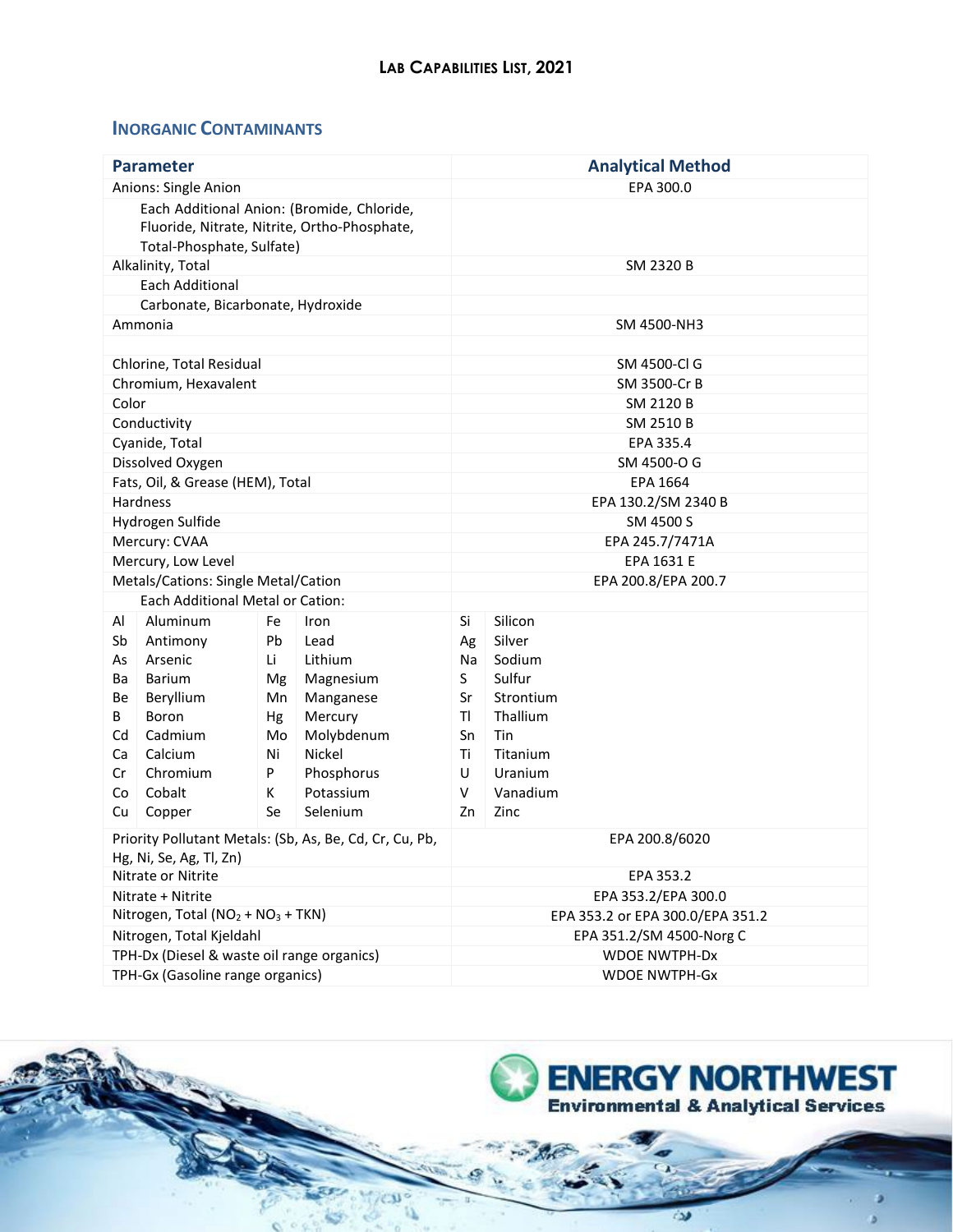| <b>Parameter</b>                    | <b>Analytical Method</b> |
|-------------------------------------|--------------------------|
| Organic Carbon, Total               | SM 5310 B/SM 5310 C      |
| Organic Halogens, Total (TOX-Water) | EPA 9020                 |
| TOX-Solid                           | EPA 9023                 |
| TOX-Oil                             | EPA 9076                 |
| Particle Count and Size             | SALI                     |
| рH                                  | SM 4500-H+B              |
| Phenolics (Total)                   | EPA 420.1                |
| Phosphorus, Orthophosphate          | SM 4500-P E              |
| Phosphorus, Total                   | SM 4500-P E              |
| Reactive Sulfides (solids/liquids)  | SW 846 CH7               |
| Sulfides, Total                     | EPA 9030                 |
| <b>Total Dissolved Solids</b>       | SM 2540 C                |
| <b>Total Suspended Solids</b>       | SM 2540 D                |
| Turbidity                           | SM 2130 B                |
| Volatile Suspended Solids           | SM 2540 E                |

## Soil Analyses

Many of the Waste Water parameters are also available forsoil. Please call to inquire about these capabilities

## Hazardous Waste Analyses

| <b>Parameter</b>                                                                                                         | <b>Analytical Method</b> |
|--------------------------------------------------------------------------------------------------------------------------|--------------------------|
| <b>BTU (Heat of Combustion)</b>                                                                                          | <b>ASTM D240-92</b>      |
| <b>TCLP</b>                                                                                                              |                          |
| Extraction                                                                                                               | EPA 1311                 |
| Single Metal/Cation                                                                                                      | EPA 6020/EPA 1311        |
| RCRA 8 Metals (As, Ba, Cd, Cr, Pb, Hg, Se, Ag)<br>Arsenic, Barium, Cadmium, Chromium, Lead,<br>Mercury, Selenium, Silver | EPA 6020/EPA 1311        |
| <b>TCLP Volatiles</b>                                                                                                    | EPA 8260 C/EPA 1311      |
| <b>TCLP Semivolatiles</b>                                                                                                | EPA 8270 D/EPA 1311      |
| <b>TCLP Benzene</b>                                                                                                      | FPA 8260 C               |
| <b>TCLP Cresol</b>                                                                                                       | EPA 8270 D               |
| <b>TCLP Pesticides</b>                                                                                                   | EPA 8081 B/EPA 1311      |
| <b>TCLP Herbicides</b>                                                                                                   | EPA 8151 A/EPA 1311      |

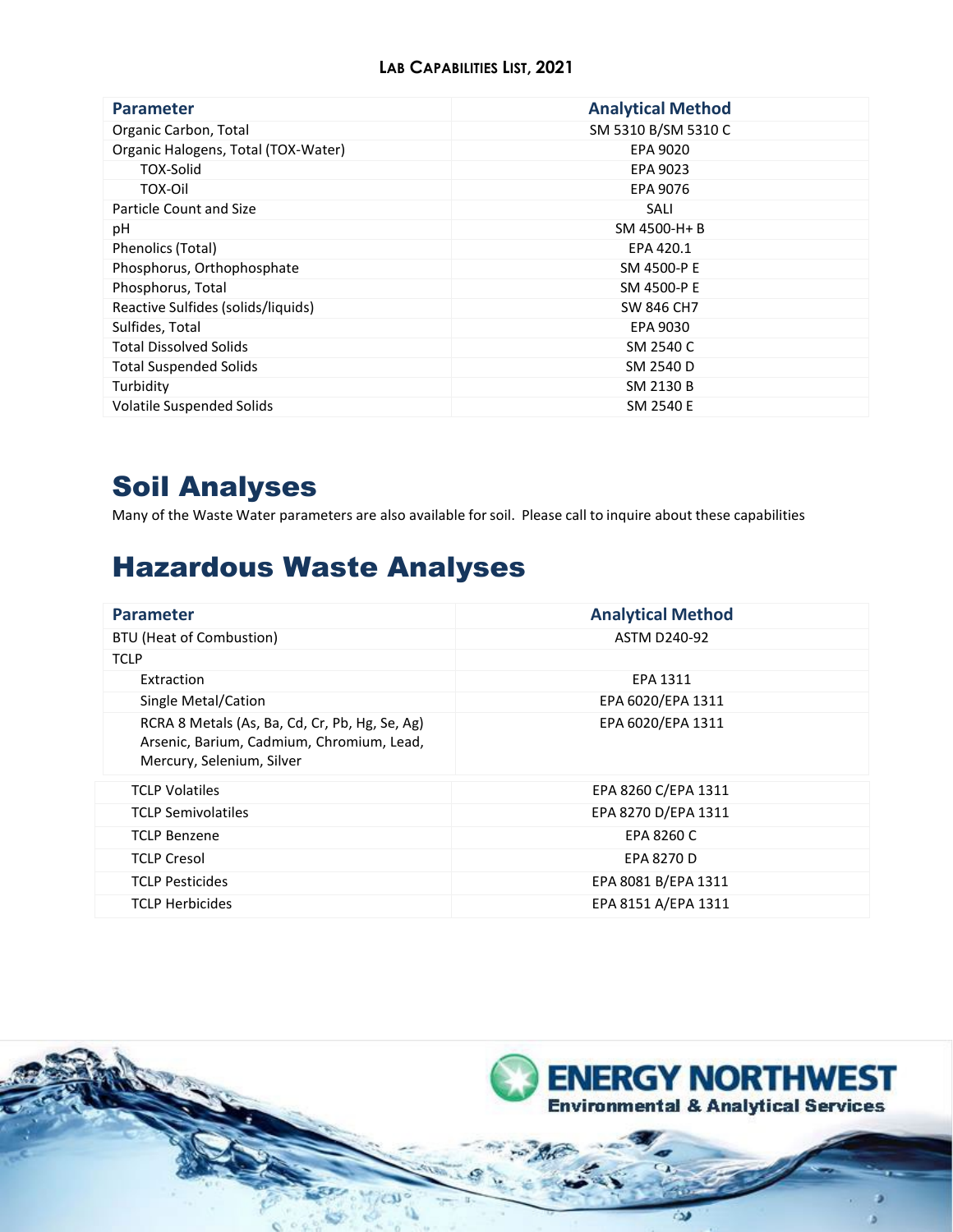## Lubricant and Oil Analyses

| <b>Parameter</b>                 | <b>Analytical Method</b> |
|----------------------------------|--------------------------|
|                                  |                          |
| Crackle                          | SALI                     |
| Direct Reading Ferrography       | SALI                     |
| Flash Point (Pensky Martens)     | ASTM D 93                |
| Membrane Patch Colorimetry       | SALI                     |
| Oxidation/Condition by FTIR      | SALI                     |
| Particle Count                   | SALI                     |
| Remaining Useful Life (RULER)    | <b>ASTM D 6971</b>       |
| <b>Total Acid or Base Number</b> | Titra-Lube               |
| Viscosity, Kinematic             | ASTM D 445               |
| Water by Karl Fisher             | ASTM D 6304-07           |
| Wear Metals (21) by ICP-OED      | <b>ASTM D 5185</b>       |

# Material Quality Assurances

| <b>Parameter</b>                               | <b>Analytical Method</b> |
|------------------------------------------------|--------------------------|
| Anions (6) by Ion Chromatography               | SALI                     |
| Low Melting Point Metals (12 metals) by ICP-MS | SALI                     |
| Polymer Composition by FTIR                    | SALI                     |
| Preparation by Oxygen Bomb or Leach            | SALI                     |

## Cooling System Analyses

| <b>Parameter</b>                          | <b>Analytical Method</b> |
|-------------------------------------------|--------------------------|
| <b>Acid Producers</b>                     | SALI                     |
| Additives                                 | Various                  |
| <b>Aerobic Plate Counts</b>               | SALI                     |
| Anaerobic Bacteria                        | SALI                     |
| <b>ATP</b>                                | SALI                     |
| <b>Corrosion Coupons</b>                  | SALI                     |
| Metal Oxidizing Bacteria Presence/Absence | SALI                     |
| Nitrate Reducing Bacteria                 | SALI                     |
| Slime Producers (Pseudomonas)             | SALI                     |
| Sulfate Reducing Bacteria                 | SALI                     |

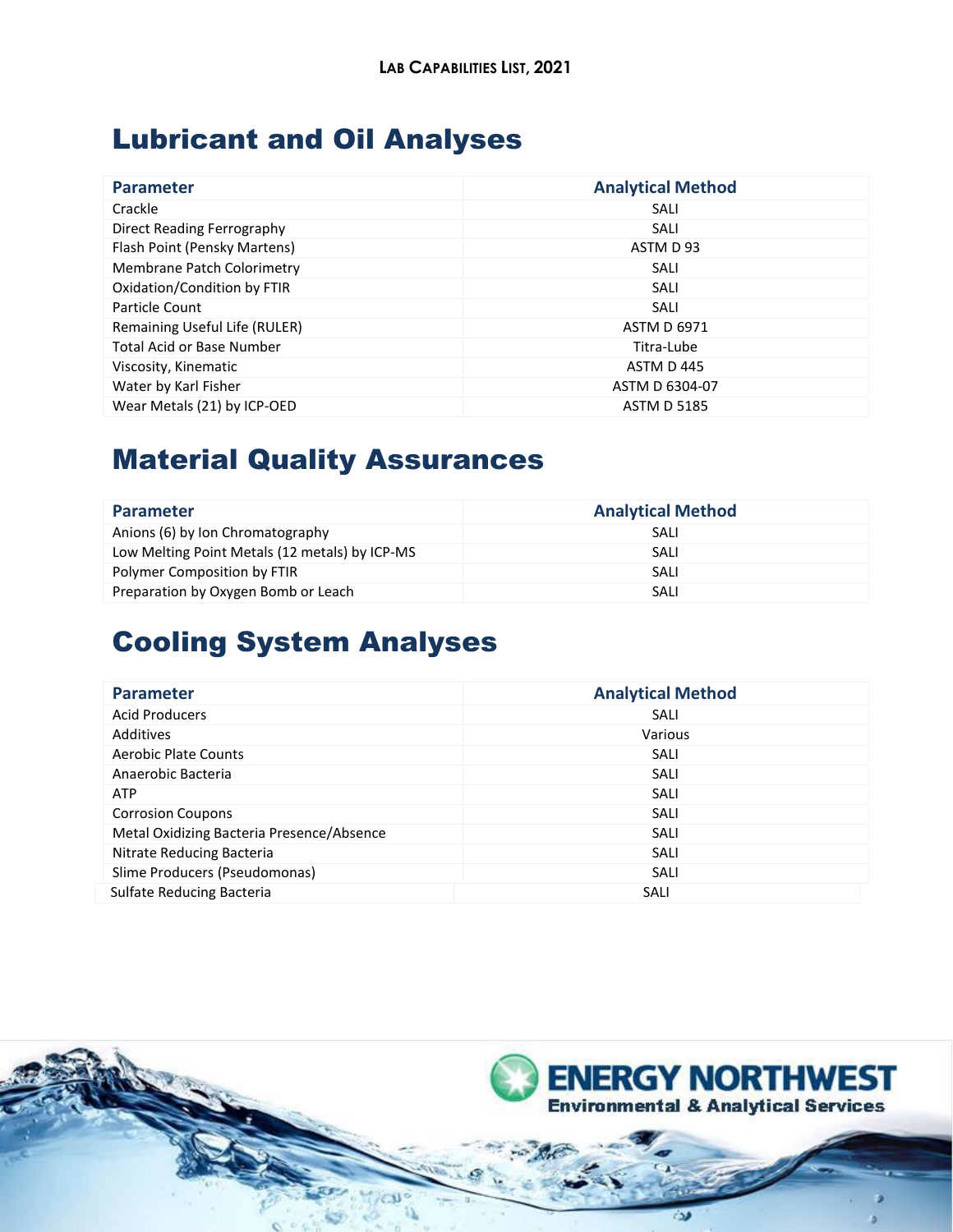## Radiological Analyses

| <b>Parameter</b>                         | <b>Analytical Method</b> |
|------------------------------------------|--------------------------|
| Gamma Isotopic Analysis (Gamma Emitters) | SM 7120 B                |
| Gross Alpha                              | SM 7110 B/EPA 900.0      |
| Gross Beta                               | SM 7110 B/EPA 900.0      |
| Gross Alpha/Beta                         | SM 7110 B/EPA 900.0      |
| $1 - 131$                                | SM 75001                 |
| Radium-226                               | EPA 903.0                |
| Radium-228                               | EPA 904.0                |
| Tritium                                  | SM 7500 <sup>3</sup> H B |
| Uranium, Natural                         | EPA 200.8                |

### Additional Information

#### **Analytical Methods**

ASTM: American Society for Testing and Materials *ASTM Standards* EPA: Environmental Protection Agency *Methods and Guidance for Analysis of Water* NWTPH: Washington State Department of Ecology methods SALI: Energy Northwest *Supplemental Analytical Laboratory Instructions* SM: *Standard Methods for the Examination of Water and Wastewater* SW 846: Environmental Protection Agency *Test Methods for Evaluating Solid Waste Physical/Chemical Methods*

The methods listed are those most commonly used, selected to conform to regulatory requirements and accepted scientific practices. An individual sample may contain materials interfering with a specific method listed above and preventing determination of the tested parameter. In these cases, with approval of our customers our analysts can usually provide accurate results using an alternate method. Any alternate methods used will be listed on the sample report.

### **Subcontracted Analyses**

The Energy Northwest Environmental Services Laboratory offers sample tracking, shipping, results reporting and invoicing for several analyses that are not cost-effective to perform in our facility. Only cooperating laboratories with appropriate accreditations are used, and they have been selected based on both price and quality of service. In periods of unusually high sample loads or instrumentation difficulties, our cooperating laboratories also may perform some analyses we usually provide. Please call to request a quote for any analyses needed that are not listed on this capabilities list. We would be happy to help coordinate testing through a partner laboratory.

### **Additional Capabilities**

Along with the listed chemical tests, we offer other specialized services. Environmental sampling, identification of unknowns, analysis of non-standard chemicals or matrices, thermal testing, individual agricultural chemicals and analytical method development are some of the available services. Call to request a quote for any of your requirements not included in this price list.